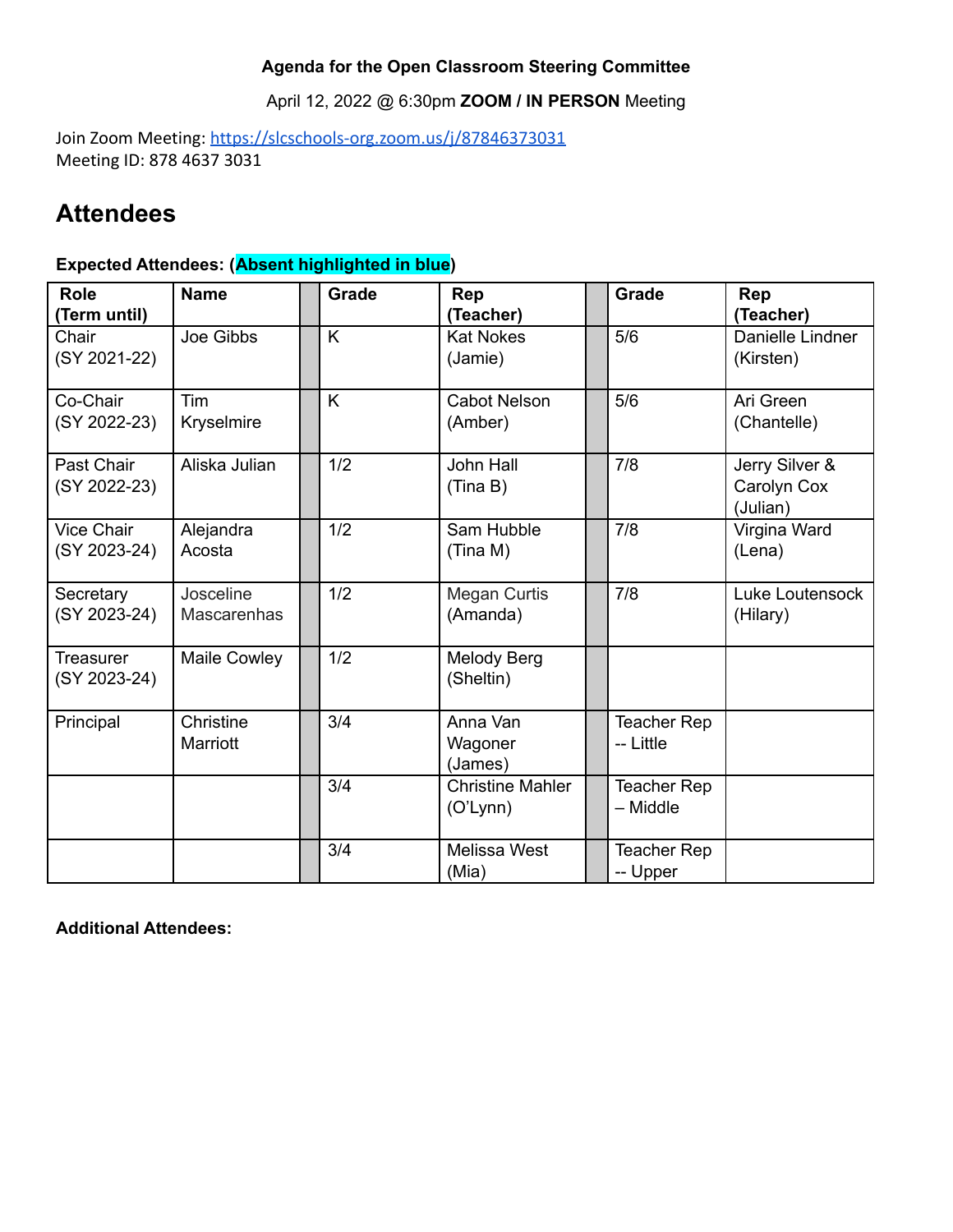# **Information Items**

#### **Introductions**

 $\triangleright$  What you did over spring break

#### **Announcements**

- $\triangleright$  Shoe Drive! Collecting gently used shoes with rubber soles
- $\geq$  Art Stroll on May 6 from 5:30pm 8:00pm

#### **Calendar Items**

 $\geq$  At each meeting, there will be an opportunity to share upcoming events and calendar items with the community. Reps should then share this information with their classes.

(The projected calendar for SY 2021-22 is provided below. Steering Reps, please especially share with your classes the dates/events/calendar items highlighted in yellow in the table below)

| <b>Date</b>    | Event                                       | <b>Comments</b>                                     |
|----------------|---------------------------------------------|-----------------------------------------------------|
| 4/19; Tuesday  | Asynchronous Day                            | No In-Person School                                 |
| 03/26, Tuesday | <b>Prospective Parent Information Night</b> | ZOOM Tour! 6:30-7:30pm<br><b>TELL YOUR FRIENDS!</b> |
| 04/29, Friday  | Non Student Day                             | No School!                                          |
| 5/6; Friday    | Early Release Day                           | School out at 1:30                                  |
| 5/6, Friday    | <b>Art Stroll</b>                           | $5:30p - 8p$                                        |
| 5/10; Tuesday  | <b>Prospective Parent Tour</b>              | ZOOM Tour! 10am-11am<br><b>TELL YOUR FRIENDS!</b>   |
| 5/10; Tuesday  | Steering                                    | $6:30p - 8p$                                        |

### **Acknowledgments**

 $\triangleright$  At each meeting we take time to make public acknowledgements of successes and exceptional people and efforts within the community

| Given By | <b>Given To</b> | <b>Comments</b> |
|----------|-----------------|-----------------|
|          |                 |                 |
|          |                 |                 |
|          |                 |                 |
|          |                 |                 |
|          |                 |                 |
|          |                 |                 |